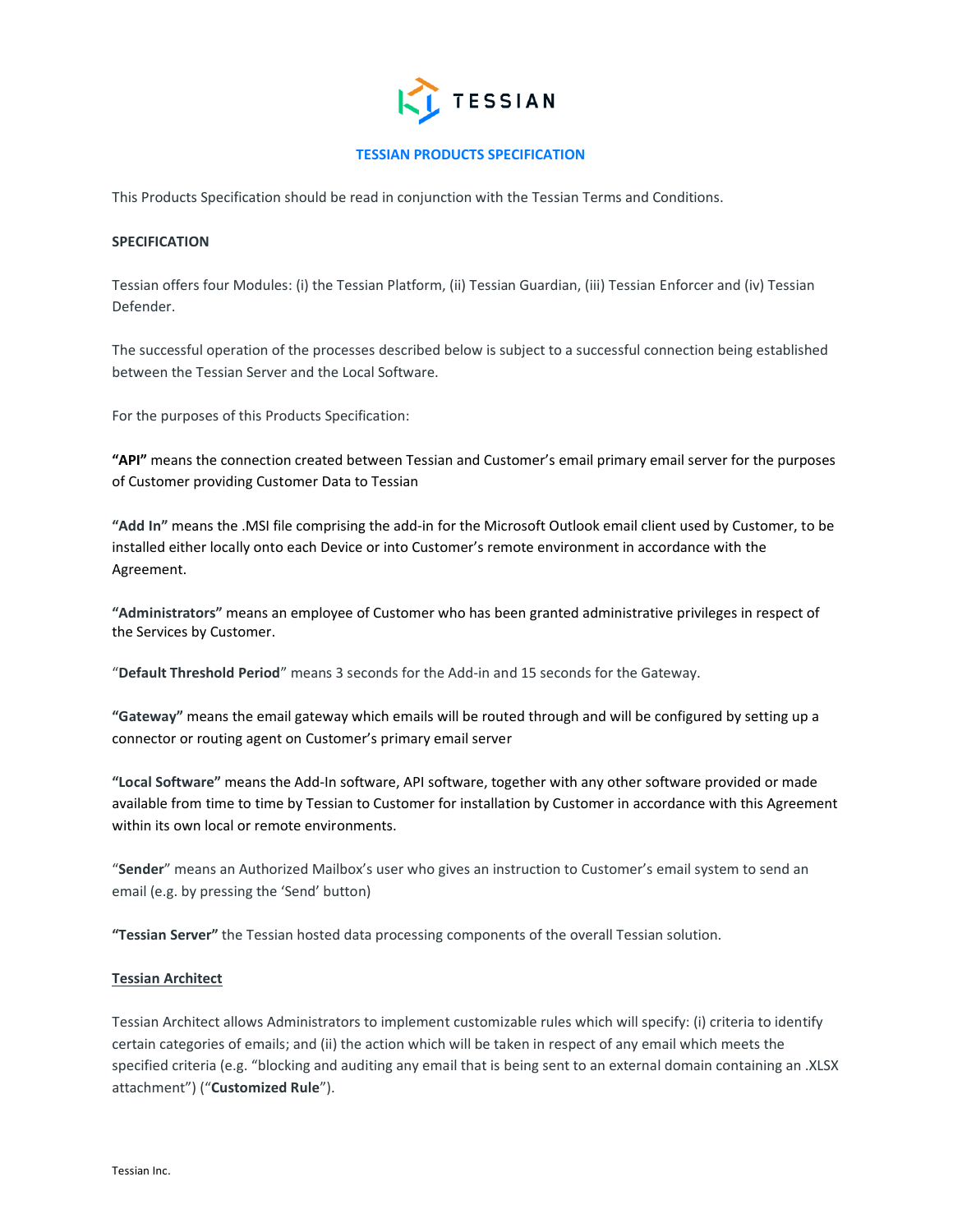If a Sender issues an instruction to Customer's email system to send an email, the following process applies when the Tessian Platform is in use:

- 1. The Tessian Server is called by the Add-in or Gateway.
- 2. The Tessian Server determines whether the email meets the criteria specified in the Customized Rule.
- 3. If the email meets the criteria in the Customized Rule, the Tessian Server will relay a message back to the Add-in or Gateway, which will then perform the specific action of the Customized Rule (e.g. generate an audit log, display a warning notification, block the email from being sent, etc.).

If the Add-in or Gateway cannot connect to the Tessian Server or do not receive a response from the Tessian Server within the Default Threshold Period, the outgoing email will be sent to the recipient without any warning notification being presented to the Sender or any audit log being created.

### **Tessian Guardian**

If a Sender issues an instruction to Customer's email system to send an email, the following process applies when Tessian Guardian is in use:

- 1. The Tessian Server is called by the Add-in or Gateway.
- 2. The Tessian Server seeks to detect anomalies which may infer that the email may be sent to an incorrect recipient (e.g. where an email has been inadvertently addressed to the wrong person).
- 3. If anomalies detected by the Tessian Server imply that the email is being sent to an incorrect recipient, the Tessian Server will generate a warning notification or email which will be presented to the Sender. The warning message will highlight the anomalies detected and give the Sender the option of sending the email or stopping the email from being sent.

If the Add-in or Gateway cannot connect to the Tessian Server or do not receive a response from the Tessian Server within the Default Threshold Period, the outgoing email will be sent to the recipient without any warning notification being presented to the Sender or any audit log being created.

Tessian Guardian uses machine learning to detect anomalies in emails being sent. The email attributes which Tessian Guardian identifies as anomalies are constantly evolving based on learning from previous emails which have been sent or stopped from being sent. As a result, not all warning notifications generated by Tessian Guardian will accurately indicate an incorrect recipient and the Tessian Server will not generate a warning notification or an audit log for all emails sent to an incorrect recipient or an unauthorized recipient.

#### **Tessian Enforcer**

If a Sender issues an instruction to Customer's email system to send an email, the following process applies when Tessian Enforcer is in use:

- 1. The Tessian Server is called by the Add-in or Gateway.
- 2. The Tessian Server seeks to detect anomalies which may infer that the email may be sent to an unauthorized recipient.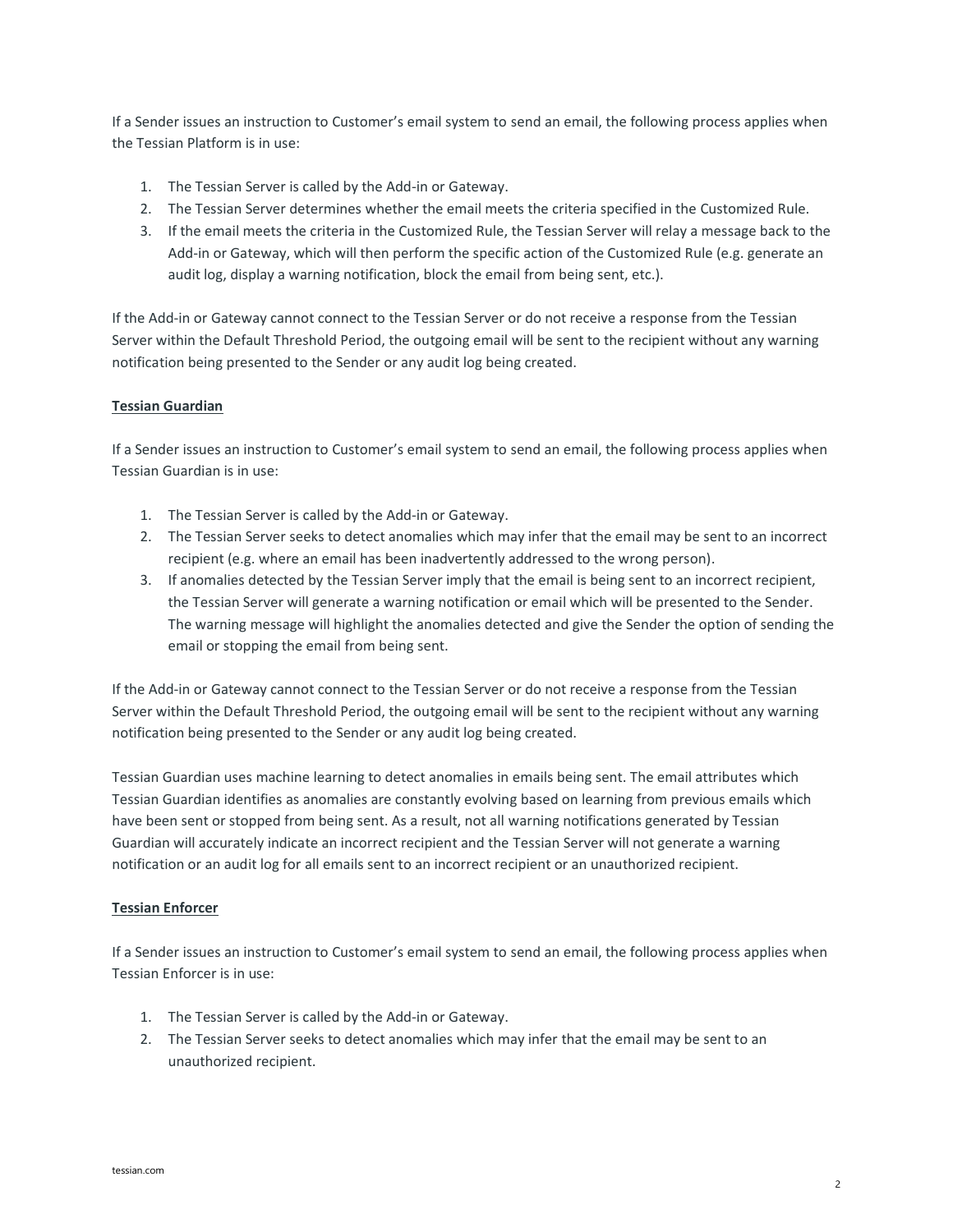- 3. If the anomalies detected by the Tessian Server imply that an email is being sent to an unauthorized recipient and the email meets the criteria in the Customized Rule, the Tessian Server will permit one of the following actions to take place:
	- (a) The email will be sent to the recipient and the Tessian Server will generate an audit log which may be viewed by an Administrator but no warning notification will be presented to the Sender.
	- (b) The Tessian Server will send a warning notification to the Sender and give the Sender the option to proceed with sending the email or to stop the email from being sent.
	- (c) The Tessian Server will send a block notification to the Sender and the email will not be sent to the recipient.

If the Add-in or Gateway cannot connect to the Tessian Server or do not receive a response from the Tessian Server within the Default Threshold Period, the outgoing email will be sent to the recipient without any warning notification being presented to the Sender or any audit log being created.

Tessian Enforcer uses machine learning to detect anomalies in emails being sent. The email attributes which Tessian Enforcer identifies as anomalies are constantly evolving based on learning from users' sending behaviors. As a result, not all warning emails detected by Tessian Enforcer will be being sent to unauthorized recipients.

## **Tessian Defender**

If an Authorized Mailbox's user issues an instruction to Customer's email system to send an email or receives an email, the following process will apply when Tessian Defender is in use:

- 1. The Tessian Server is called by the Add-in or Gateway.
- 2. The Tessian Server seeks to detect anomalies which may infer that the email may have been received from a suspicious sender.
- 3. If anomalies detected by the Tessian Server imply that the email has been received from a suspicious sender, the Tessian Server will generate a warning notification which will be presented to the Sender explaining the anomaly.

Tessian Defender uses machine learning to detect anomalies in emails being received. Due to the predictive nature of the system, not all suspicious emails will be identified as such by Tessian Defender.

**IMPORTANT NOTE:** Customers using Google GSuite with Comprehensive Mail Storage enabled should note that because of the way Google configures this service, Tessian Defender will not work and should not be used or relied on.

## **Historical Report**

A Historical Report is a report of malicious inbound email (for Tessian Defender), data exfiltration attempts (for Tessian Enforcer) and misaddressed emails (for Tessian Guardian) that the Customer has experienced in the past based on the analysis of the Customer's historical email data (please note that we are unable to analyse email attachments in a Historical Report).

In order for Tessian to produce the Historical Report, Customer will need to grant permission in their relevant Office 365 admin consoles or their Outlook add-in (for customers using exchange on-premise) or Google